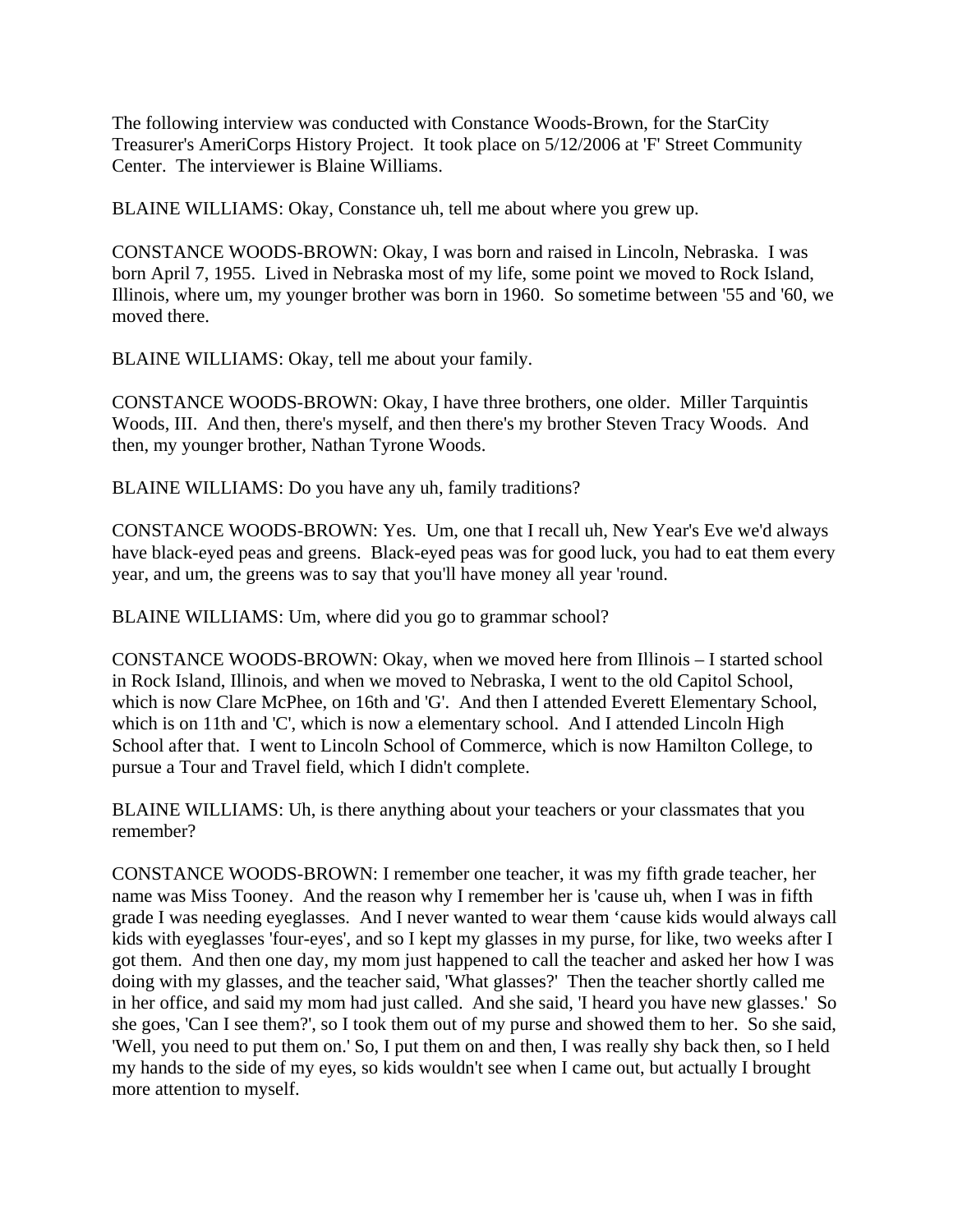BLAINE WILLIAMS: Um, the training that you had at the Lincoln School of Commerce, has that helped you in any way, in what you're doing now?

CONSTANCE WOODS-BROWN: Uh, just a little bit, with different classes I did. But, mostly all my life, like for summer programs and stuff, when I was in school, I always worked like, with daycares and at the Malone Community Center. That's the old one, that was on 20th and 'U', I believe. I worked there during the summer, when I was in high school. And I worked at the YWCA, with kids with behavioral problems, from thirteen to eighteen, and did some work with them. And now, I'm here. So I guess all along it has helped me quite a bit.

BLAINE WILLIAMS: Do you have any uh, family customs relating to marriage?

CONSTANCE WOODS-BROWN: No, I guess I can't recall of any.

BLAINE WILLIAMS: Um, are you married?

CONSTANCE WOODS-BROWN: No. I was married once, in 1991. I separated in '92, and then I ended up filing for a divorce in '97. It just wasn't for me.

BLAINE WILLIAMS: Yea. Tell me about meeting your spouse?

CONSTANCE WOODS-BROWN: Well, actually, I was working for Stephenson School Supply, uh, running a printing press. And it was on 8th and 'O', under the viaduct on 'O' street. And I lived on 8th and 'F', and every morning I would walk down to work, and he worked at the bus company, um, bus transportation. And it was on 6th -- it still is on – 6th and uh, 'F'. Or, 8th and 'F', I guess. And, he would always be there, he knew about what time I'd walk by, and he'd always holler at me and talk to me. And then he asked me out, and we dated for awhile. And then he asked me to get married to him, so.

BLAINE WILLIAMS: Okay, um, let's talk about your family history. Uh, can you tell me anything about your grandparents?

CONSTANCE WOODS-BROWN: Okay, my mom was born in Gaston, Alabama, and her parents came up here 'cause her father worked for the railroad. And they moved up here, and my mom was thirteen years old and she was the baby of the family. And, that was on my mom's side. And my dad's side, his parents – well, his mom was born in Palestine, Texas, and his father was born in Lincoln, Nebraska. And, uh, I knew my father's parents a lot longer than I did my mom's. Actually, I never knew my grandfather on my mom's side, because he died uh, before I was existed. But I did know my grandmother, but I pretty small when she died, too, on my mother's side. But my grandmother and grandfather -- my grandfather died when I was about thirteen years old, on my father's side. And my grandmother, my dad's mom, she died in 1995. And I took care of her the last three years that she lived.

BLAINE WILLIAMS: Um, what about your grandfather's education? Did he go to school here?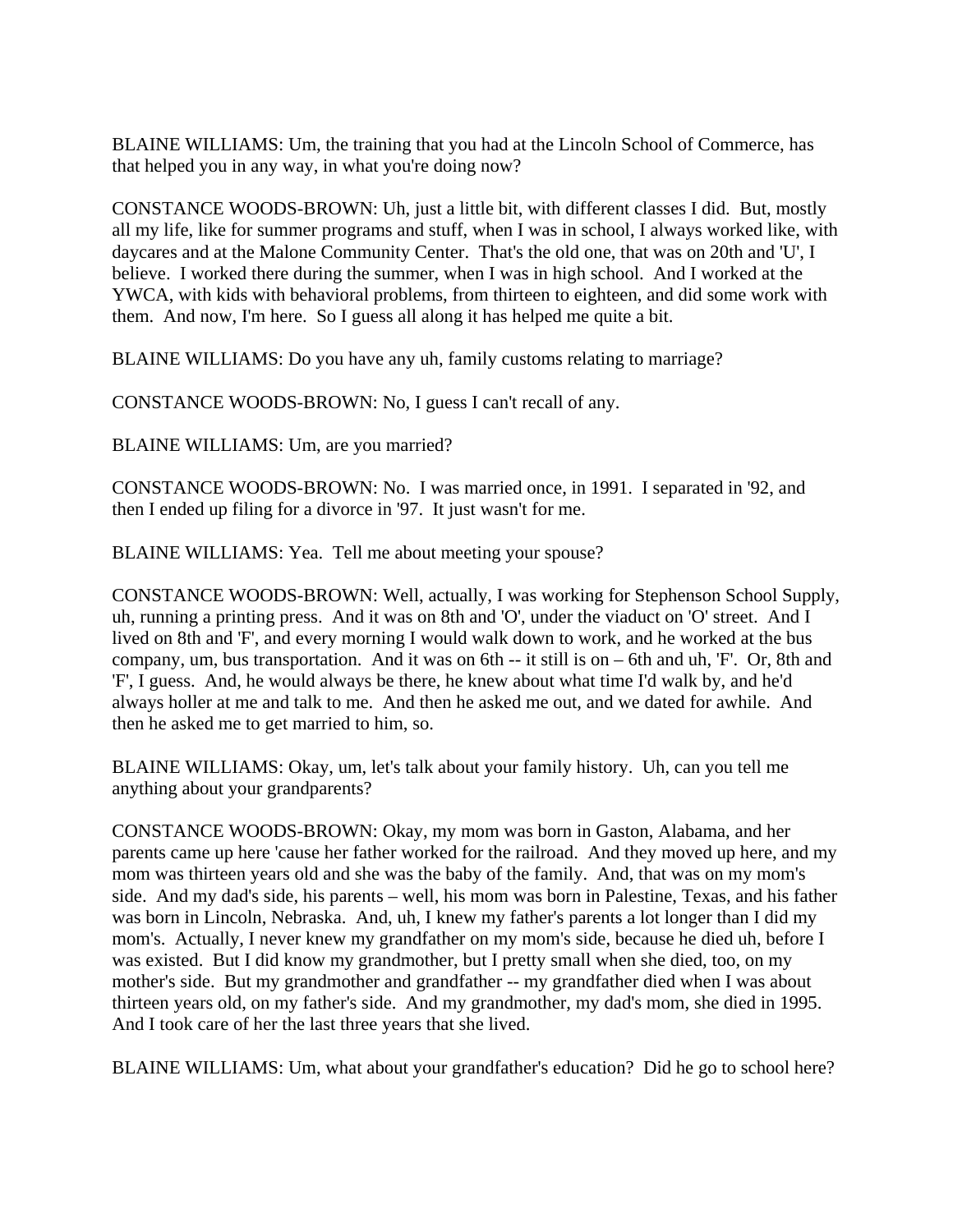CONSTANCE WOODS-BROWN: Yes, he attended Lincoln High School, and also the University of Nebraska.

BLAINE WILLIAMS: Um, tell me about your grandfather at the University of Nebraska.

CONSTANCE WOODS-BROWN: Uh, I believe he was, like, in a, in a sorority -- I mean, fraternity, excuse me. And uh, it was, uh -- I have pictures from that, and it was a all-black fraternity, and it still exists. But, I don't know if they have a house or, that they all meet in, or if they just have a chapter that they see each other in.

BLAINE WILLIAMS: What did your grandfather do after he uh, graduated from college?

CONSTANCE WOODS-BROWN: Uh, to my knowledge, I think he did some pharmacy work, and I know he worked over at the Malone Center. And uh, that's basically most of the stuff I know about what he did.

BLAINE WILLIAMS: Um, what about your grandmother?

CONSTANCE WOODS-BROWN: Okay, my grandmother's pretty much a housewife, and later on in years, after losing my grandfather, she did work for a group home with girls. And she basically stayed in Omaha until her health deteriorated, and then my dad had put her in a nursing home. And then, she asked me to take her out. She probably was in there six months, she just wasn't staying there.

BLAINE WILLIAMS: What about your uh, grandmother in Palestine, Texas? Do you know much about her?

CONSTANCE WOODS-BROWN: No, I just know she moved here when she was, I think maybe in junior high or high school. She moved to Omaha, and some kind of way she met my grandfather and they got married. I never been to Palestine. She still has one sister living.

BLAINE WILLIAMS: What about your uh, mother's grandparents?

CONSTANCE WOODS-BROWN: They both were from Gaston, Alabama, and I just know her father worked for the railroad. And, my mother had three brothers, two of them worked for the railroad. And, she had one sister -- well, two sisters, one died as a infant. And then, the other one, she worked for King's. We used to have a King's Food Host at 19th and 'O', she worked there mostly all her life.

BLAINE WILLIAMS: Did you ever hear any stories about Alabama, when you were younger?

CONSTANCE WOODS-BROWN: Well, my mom had told me a lot about livin' down there, and how you had to be real respectful to white people. She said if you didn't say 'please', 'thank you', or let them walk first, that they would call before you got back home and say, 'Your daughter disrespected me today', and you'd hear about it when you got home. My mom could never figure out why people wanted to continually stay there, 'cause to this day they say it still goes on quite a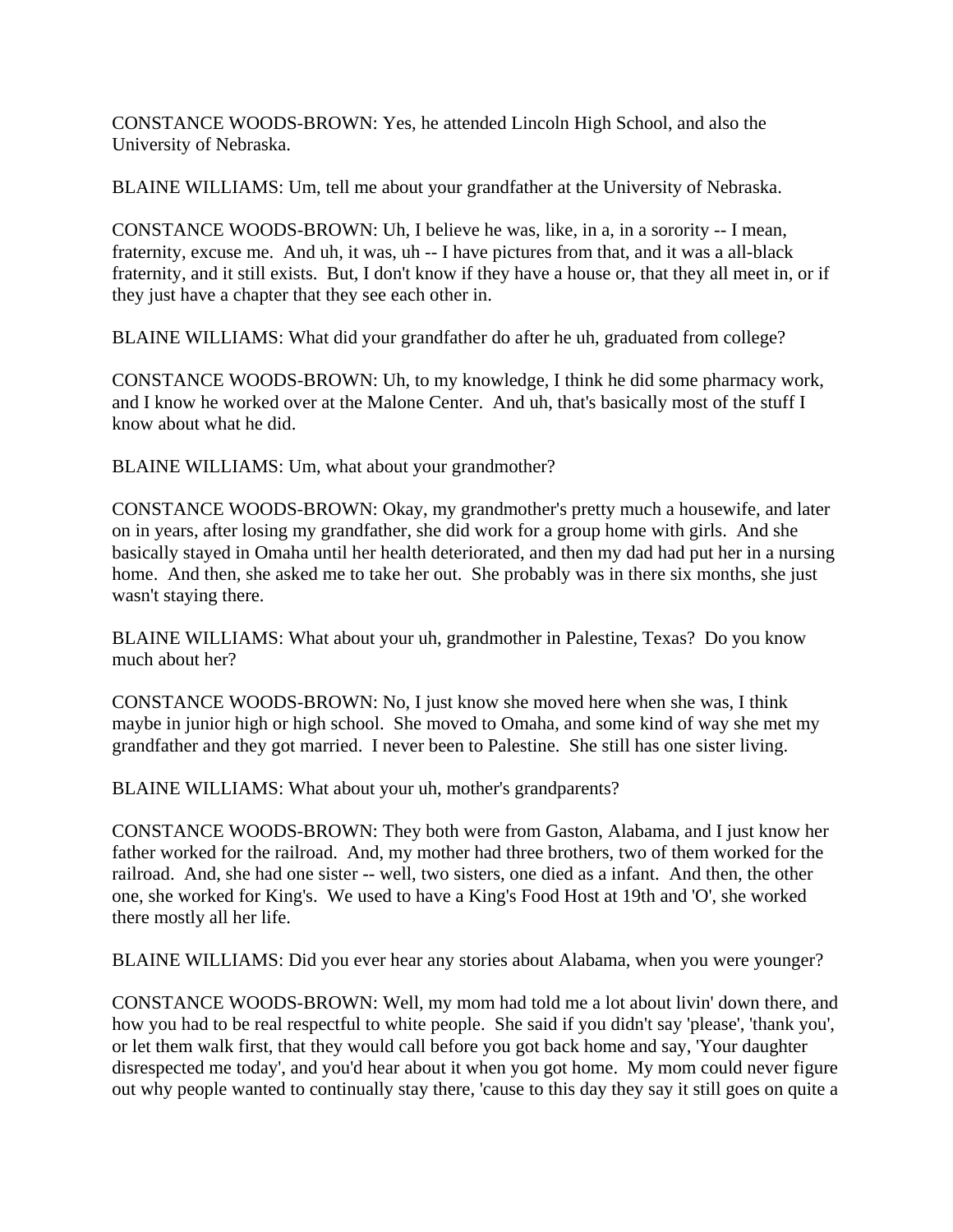bit down there.

BLAINE WILLIAMS: Have you ever been to Alabama?

CONSTANCE WOODS-BROWN: No, I never have went. My family all has been down there, I just wasn't the traveling type, so I always stayed home when they went on long trips to travel in the car. To family reunions and stuff, I didn't, never went.

BLAINE WILLIAMS: Where did you live in Nebraska, uh, in Lincoln?

CONSTANCE WOODS-BROWN: Um, when we first moved here, we moved in with my grandfather's parents. And it was at 650 South 20th, which now is an apartment complex. And, it was, uh – we lived there most of our life, until she passed away.

BLAINE WILLIAMS: And, what was it like, growing up in Lincoln during that time?

CONSTANCE WOODS-BROWN: During that time uh, I think Lincoln was a pretty nice place to live. And, I didn't seem like I had very much trouble with prejudice or anything. I was really tall when I was in sixth grade. Actually, I'm the same height I was now. And, my parents had my growth stopped for awhile, and I used to be called 'Jolly Green Giant', but I never was felt like a lot racism was goin' on. If it was, I just didn't realize it or see it. But for the pretty much part, I think it's a nice place to live, and a nice place to be growed up in.

BLAINE WILLIAMS: Were there any parts of Lincoln that you weren't supposed to be in?

CONSTANCE WOODS-BROWN: Well, for some reason, we were never 'sposed to cross 'O' street. As a kid, my mom would always say, 'Don't ever pass 'O' street!' And I was just curious to find out what was on the other side of 'O' street. Well, when I did finally cross it, I found out there was a lot of black people on that side of town, and I think maybe that's why she didn't want me to cross there. But, I'm not really sure. She just never wanted me or my brothers to cross 'O' street. We lived on the south side of 'O'.

BLAINE WILLIAMS: And, what else did your, were your grandparents involved in? Or, family?

CONSTANCE WOODS-BROWN: Well, to my knowledge, they had a booth at the fairgrounds that they rent every year and served food, did cooking. And, they had a group of people that would help out with cooking. This was something they did every year. They made a big deal about that.

BLAINE WILLIAMS: Um, are there other people from your father's – uh, grandfather's fraternity that are, that you recognize in the picture?

CONSTANCE WOODS-BROWN: Yes, I recognize Reverend Trago. He was like, a reverend, and I can't remember what year he died, but it hasn't been too terribly long ago. And, for all the work he did in the community, they actually built a park and they named it Trago Park. It's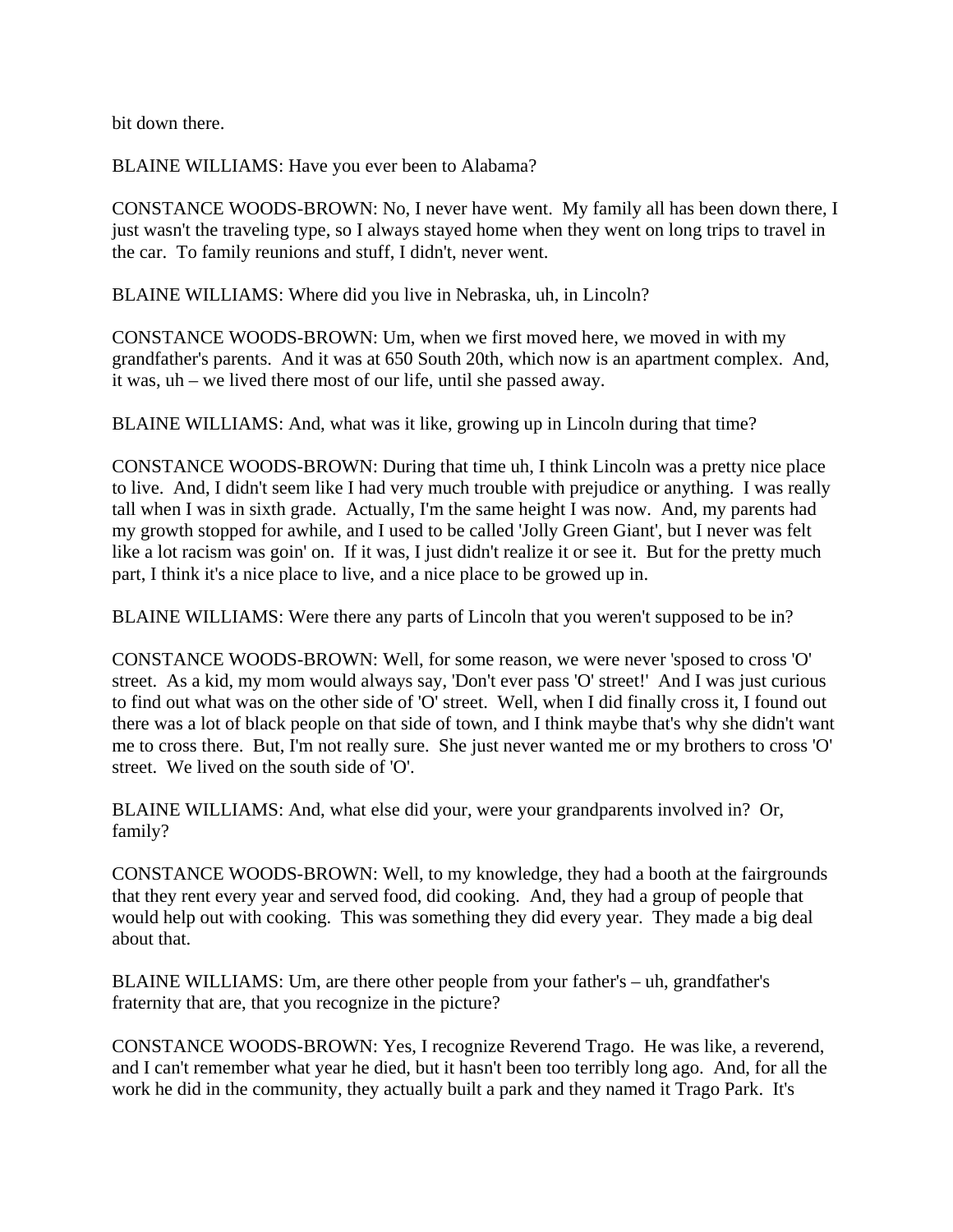located near the Malone Center, on 20th, 20th and 'U' area. Or, 20th and Vine area.

BLAINE WILLIAMS: Anyone else?

CONSTANCE WOODS-BROWN: Mmm, I can't think of anybody else right off, that I know in the picture.

BLAINE WILLIAMS: I noticed you mentioned your brother's middle name, which was –

CONSTANCE WOODS-BROWN: Tarquintis.

BLAINE WILLIAMS: Yea, can you spell that?

CONSTANCE WOODS-BROWN: T-A-R-Q-U-I-N-T-I-S.

BLAINE WILLIAMS: And that's a rather unusual name. Uh, is it uh, one of your family traditions, to pass that name on?

CONSTANCE WOODS-BROWN: Yea, they've passed it on for awhile. My great-grandfather's name was William, I don't know where the Miller came out of. But, then he named my grandfather Miller Tarquintis Woods. And then, my grandfather and grandmother, they just had the one son, and they named him Miller Tarquintis Woods Junior. And then, when my brother was born, first-born, my father named him Miller Tarquintis Woods, III. So, that name's been carried on. Unfortunately, my brother got married and he had one daughter, and she's the only child. So, that name didn't go on. But, my brother under me, he decided he'd give one of his boys the middle name. So, his son's name is Trevino Tarquintis Woods.

BLAINE WILLIAMS: So, the name lives on! [Laughs]

CONSTANCE WOODS-BROWN: [Laughs] Yea.

BLAINE WILLIAMS: Um, any other memories you would like to share?

CONSTANCE WOODS-BROWN: Well, I remember my great-grandmother, she used to make homemade brew. [Laughs] And she used, like, peaches. And she had it inside a nig crock, and she'd have a cheesecloth over it. And I actually remember goin' in there all the time and havin' me a little taste of it. I didn't really know what it was, but it was sweet and it was good! And later on, I found out it was -- she was makin' some type of brandy out of the peaches. So, I was wondering why, when I always was in there drinkin' I'd get pretty warm, but I didn't understand why until I got older.

BLAINE WILLIAMS: [Clears throat]. Excuse me. Any other memories you -- about your grandparents, or Lincoln or family?

CONSTANCE WOODS-BROWN: Um, I can't really think of none at this time.